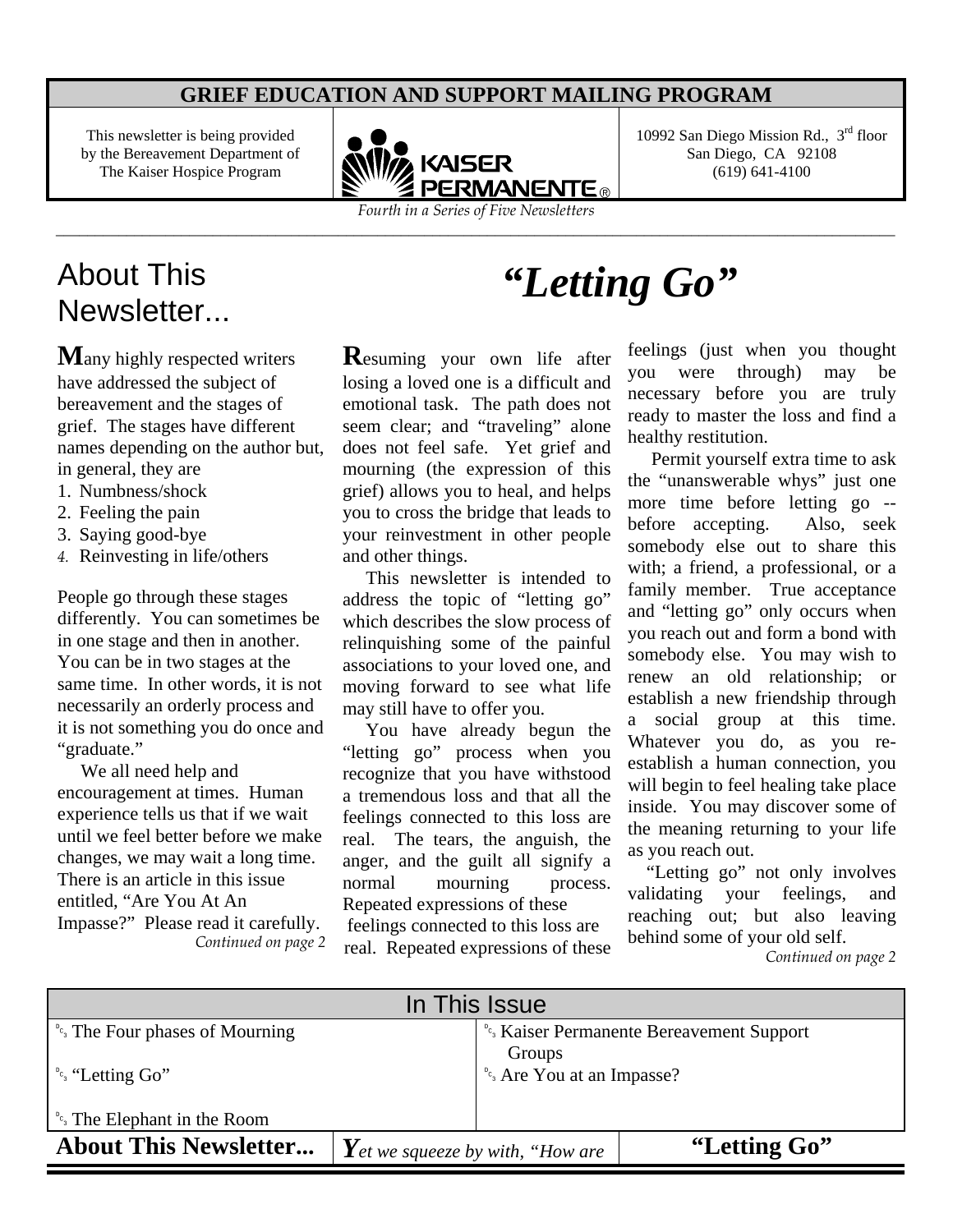*Continued from page 1* 

This is a good time to reflect on your grief process, thus far, and ask yourself how you are doing. There is a response sheet attached which you may complete and return, if you are having difficulty and would like a staff person to phone you. Also, our bereavement support groups can provide assistance and encouragement as you make decisions and changes. We invite you to attend our groups, if you are not already doing so. Remember, be patient with yourself and treat yourself good.

*Pat Myers, LCSW Bereavement Coordinator* 

# *The Elephant in the Room*

*There's an elephant in the room. It is large and squatting, so it is hard to get around it.* 



*you?" and, "I'm fine"... And a thousand other forms of trivial chatter.*

*We talk about the weather. We talk about work. We talk about everything else - except the elephant in the room.*

*There's an elephant in the room. We all know it is there. We are thinking about the elephant as we talk together. It is constantly in our minds. For, you see, it is a very big elephant.* 

*It has hurt us all. But we do not talk about the elephant in the room. Oh please, say her name. Oh please, say "Barbara" again.* 

*Oh please, let's talk about the elephant in the room. For if we talk about her death, perhaps we can talk about her life? Can I say "Barbara" to you and not have you look away?* 

*For if I cannot, then you are leaving me --* 

 $A$ *lone...* 

*In a room...* 

*With an elephant.* 

*By Terry Kettering*

Because of your loved one's loss, you may never be the same again. However, the opportunity to create a new you exists. Grief has a unique way of enabling you to develop and grow through the pain. Take advantage of this time to rebuild and welcome the chance to create.

This may mean making new friends, making a move, taking a new job, learning a new skill, or getting a new wardrobe. Whatever the

change is for you, developing this new self after a period of mourning may bring welcome feelings of happiness.

\_\_\_\_\_\_\_\_\_\_\_\_\_\_\_\_\_\_\_\_\_\_\_\_\_\_\_\_ *"Letting go" not only involves validating your feelings and reaching out; but also leaving behind some of your old self.*  \_\_\_\_\_\_\_\_\_\_\_\_\_\_\_\_\_\_\_\_\_\_\_\_\_\_\_\_

 "Letting go" is a turning point for those who have been grieving for their loved one. It does not mean that you forget about your loved one or block out the memories of your life together. It simply means that it is time to review the tasks of living, having integrated the loss as part of who you are, and moving on as a stronger human being. There need not be any guilt or remorse in this action, as your loved one wishes for your health and happiness. "Letting go" signifies a new beginning.

*Shellie Hatfield, L.C.S.W.*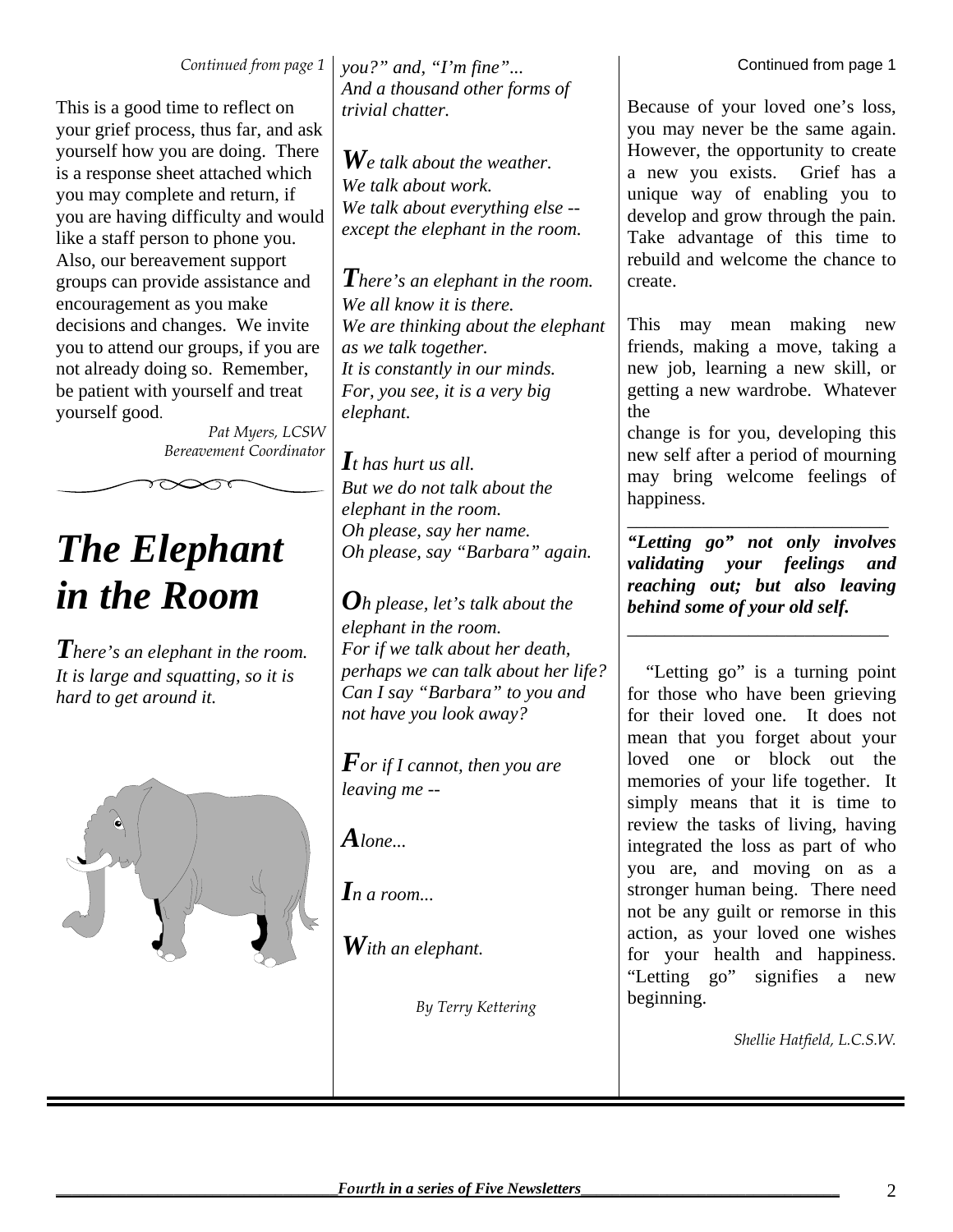# *Important Words From a Survivor*

*"I am grieving now. I need to be grateful that I can grieve, but that doesn't make it any less painful. I hate grieving, and I hate the anger I feel, too. I wish it would all go away and I could keep up my normal schedule like a normal person."* 

*"But I am a normal person. Any normal person who saw what I saw and suffered the losses I have suffered would be grieving too I've worked hard to get in touch with my feelings, and this sadness is one of them.* 

*"Just think, I used to go numb, overeat, space out, and drink instead of feeling this grief. I can now see why I wanted to escape it. The pain is so bad, and I don't know when it will end. I feel trapped by it, like there's no way out.* 

*"But I've made progress. I can face it all without running away. I must be very strong to be able to tolerate all this suffering without trying to escape. I need to congratulate myself instead of putting myself down.* 

*Also, I need to stop thinking of this grieving as a sign of my emotional weakness or mental instability. I need to remember that my grief is a mirror of my love for the people I have lost. They are worth my tears. My grief gives dignity to their death. It's okay if I grieve for them over and over again. They are worth it."* 

*From "I Can't Get Over It: A Handbook for Trauma Survivors'*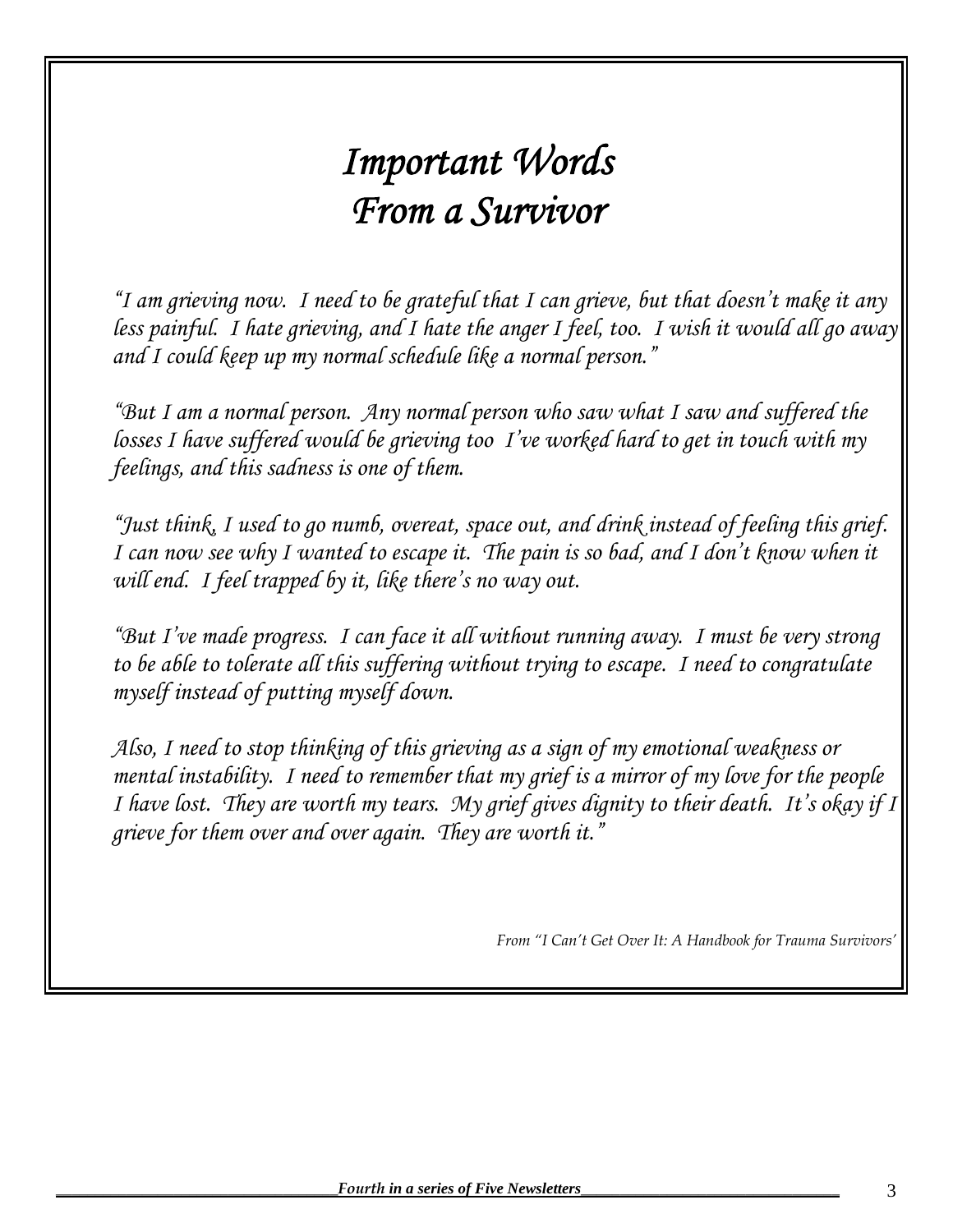# *Timetables For Grief*

*ne of the most frequently asked questions is: "How long will these feelings last?" O The following guidelines are general descriptions and may vary widely from one individual to another.* 

 *Month one: In the first month, grieving persons may be so busy with funeral arrangements,*  visitors, paperwork and other immediate tasks that they have little time to begin the grieving *process. They may also be numb and feel that the loss is unreal. This shock can last beyond the first month if the death was sudden, violent or particularly untimely.* 

 *Month three: The three month point is a particularly challenging time for many grieving persons. Visitors have gone home, cards and calls have pretty much stopped coming in, and most of the numbness has worn off. Well meaning family and friends who do not understand the grief process may pressure the grieving person to get back to normal. The grieving person is just beginning the very painful task of understanding what this loss really means.* 

 *Months four through twelve: The grieving person continues to work through the many tasks of learning to live with the loss. There begins to be more good days than bad days. Difficult periods will crop up sometimes with no obvious trigger, even late into the last half of the first year. It is important that the grieving person understands that these difficult periods are normal, rather than a set back or a sign of lack of progress.* 

 *Significant anniversaries: During the first year, personal and public holidays present additional challenges. Birthdays (of the deceased and other family members), wedding anniversaries, and family and school reunions can be difficult periods. Medical anniversaries, such as the day of the diagnosis, the day someone was hospitalized or came home from the hospital can also bring up memories. The grieving person may not be consciously keeping track of these dates, but is still affected by them.* 

 *The one-year anniversary of the death: Reactions to the anniversary of the death may begin days or weeks before the actual date. Many people describe reliving those last difficult days. Even individuals who have been doing very well toward the end of the first year may be surprised at how intensely the one-year anniversary affects them. People generally welcome additional acknowledgment or support during anniversaries.* 

 *The second year: Most grieving people agree that it takes at least two years to start feeling like they have established workable new routines and a new identity without the deceased person. Many of the tasks of the second year have to do with re-assessing goals, discovering a new identity and creating a different life style.* 

> *Taken from "Timetables for Grief" a handout developed by Kansas City Hospice, underwritten by Prime Health Foundation.*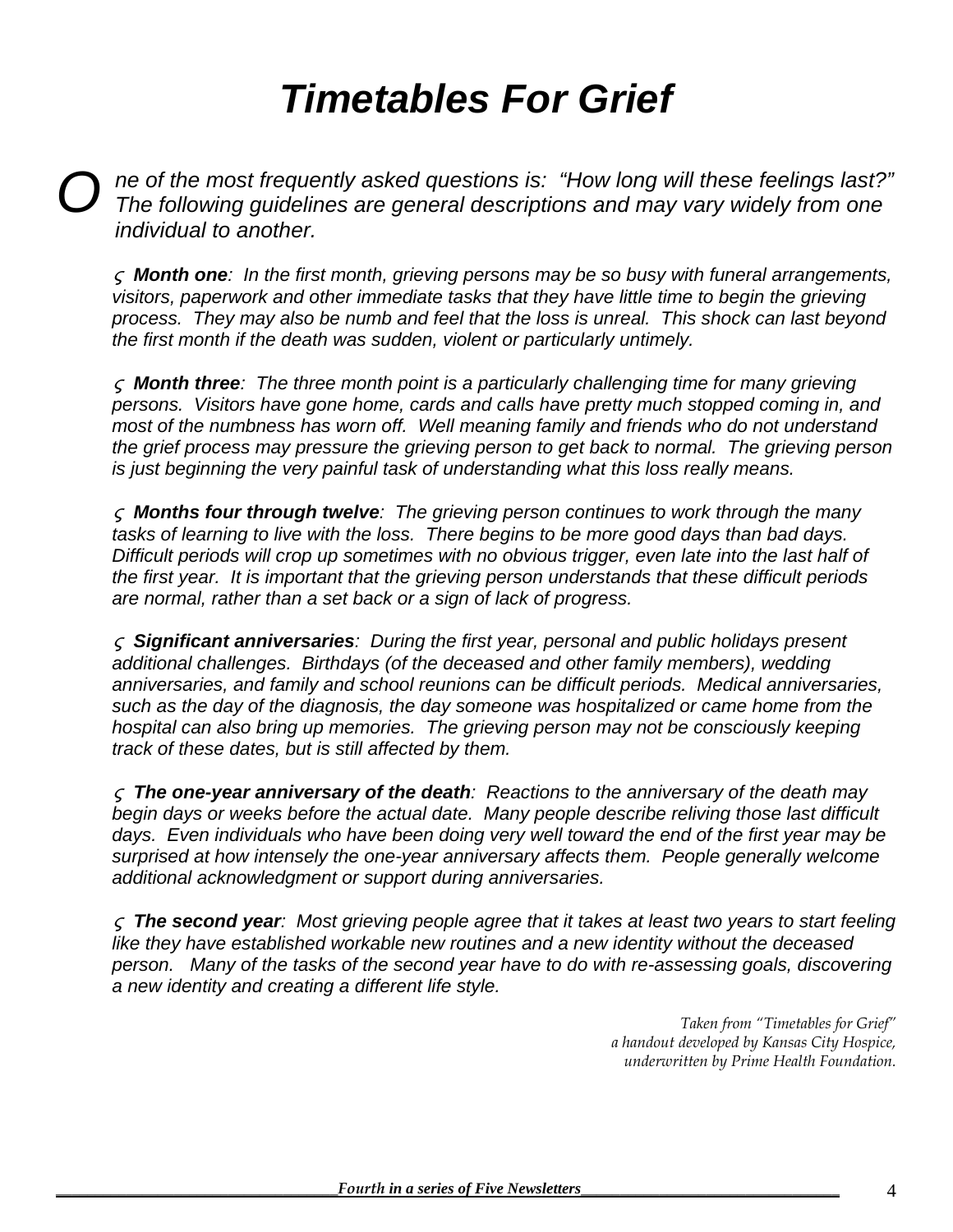## *Ten Suggestions to Help Overcome Grief*

- *Take time to accept death Facing and accepting death remains a necessary condition for continuing our own life.*
- *Take time to let go -- Letting go means adjusting to a new reality in which the deceased is no longer present. Letting go occurs when we are able to accept whatever feelings -- anger, guilt, fear, sadness - accompany death. Letting go occurs when we are able to tolerate the feelings, to wait, trust and hope again.*
- *Take time to make decisions -- It is important that the bereaved be patient with themselves and gradually make decisions as a way to control and sustain self worth. But it is wise to postpone major decisions.*
- *Take time to share -- The greatest need of the bereaved is to have someone share their pain, their memories, their sadness.*
- *Take time to believe -- For many people, religion offers a comforting and strengthening base in the lonely encounter with helplessness and hopelessness.*
- $\check{\mathcal{T}}$  Take time to forgive -- We need to accept our imperfections, not torture ourselves for the things we did or  *did not do.*
- $\check{t}$  Take time to feel good about yourself -- Exploring new interests, developing hobbies, and taking  *advantage of new opportunities are all activities designed to help the bereaved reinvest their energies in new endeavors.*
- *Take time to meet new friends -- Healing occurs when we move out of our safe boundaries and interact with others. New friends will be there to offer opportunities. Join a support group, a club, or take a class.*

 $\mathring{U}$  Take time to laugh  $-$ - Laughter helps us survive and re-enter life.

 *Take time to give -- The best way to overcome loneliness and grief is to be concerned about the pain of others. If we find someone who needs us, that will be our opportunity for healing. Get involved with others.*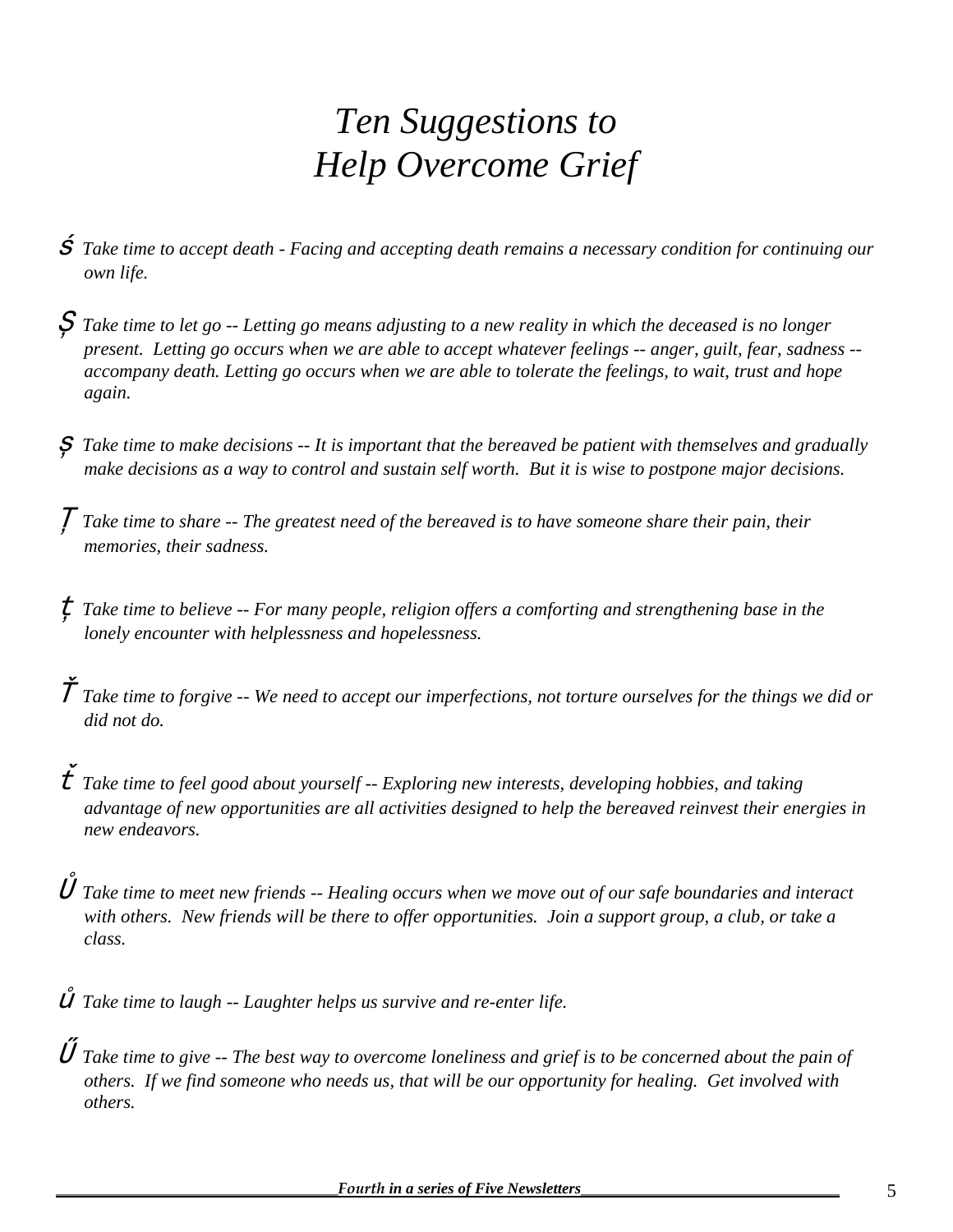## ARE YOU AT AN IMPASSE? How to Tell if You Are "Stuck"

Sometimes it may be difficult for you to decide if you are progressing normally or if it may be time to get some additional help. The following is a list of warning signs that you may be floundering, stuck, or experiencing a complicated reaction:

- You feel immobilized and have not been able to make any progress towards healing for a period of time.
- You feel helpless and the prospect of living a full life seems remote.
- You still talk about your loved one in the present tense or act as though he/she were still living.
- You are still unable to talk about your loved one without experiencing intense and fresh grief. In other words, your grief is still as intense as it was just after the death.
- You find yourself preoccupied with thoughts of your loved one and recognize consistent themes of loss, death and grief in your conversation with others.
- You continue to feel no interest or joy in other people, things, your job, or your life and you resent those who are happy or content.
- You are actively considering suicide, have a suicide plan, or find yourself engaged in selfdestructive behavior. Beware of more passive self-destruction that involves simply letting yourself go, ignoring physical symptoms, and behaving recklessly.
- Your addictive behaviors have increased or you find yourself using drugs, alcohol, cigarettes, food, or gambling to cope with your pain. You use your grief to justify destructive coping strategies.
- You repeatedly behave in ways that bring about unnecessary losses. For example, you set yourself up for rejection by acting in ways that alienate others.
- Your anger is so intense that it is spoiling your relationships.
- Your behavior has changed dramatically and in ways that are not good for you. Perhaps you are inappropriately or indirectly acting out your feelings of grief. Do you find yourself having accidents, entering into foolish social and economic situations, engaging in unhealthy relationships, altering your good relationships, or radically and impulsively changing your lifestyle?

If any of these things sound familiar to you or, if you are concerned about your present situation, it may be useful to consider getting professional assistance. Although you may feel overwhelmed at this time, don't panic! Help is available, and we are committed to assisting you in locating the resources you need to move forward in the healing process.

> Source: San Diego Hospice Bereavement Department Newsletter "Living With Loss"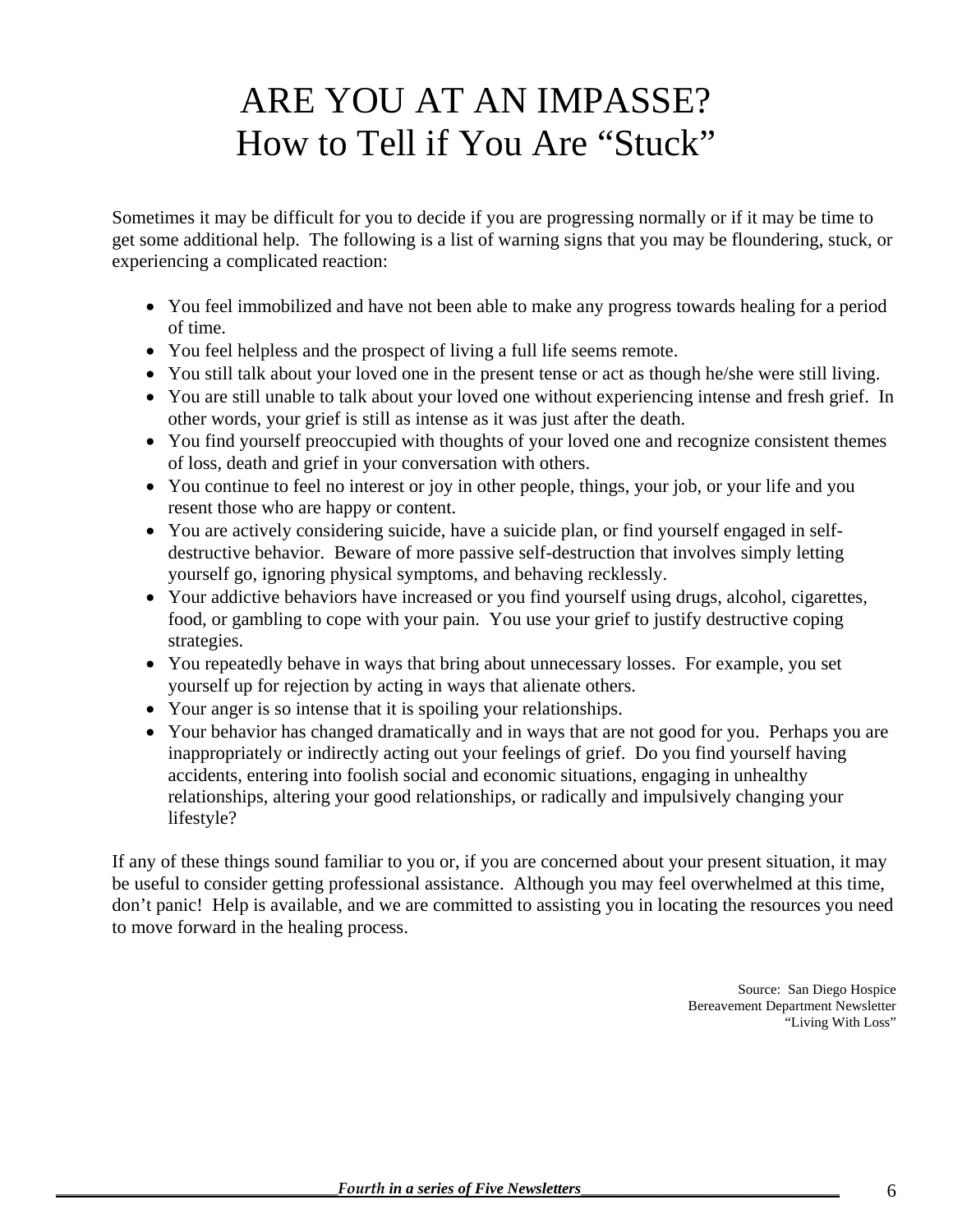### **KAISER PERMANENTE HOSPICE**

## **Grief Education and Support Mailing Program**

#### IF YOU ARE EXPERIENCING DIFFICULTIES IN THE GRIEF PROCESS

#### YOU MAY CONTACT THE

#### KAISER HOSPICE BEREAVEMENT DEPARTMENT

AT (619) 641-4636

*"You cannot prevent the birds of sorrow from flying over your head, but you can prevent them from building nests in your hair."*

*--Chinese Proverb*